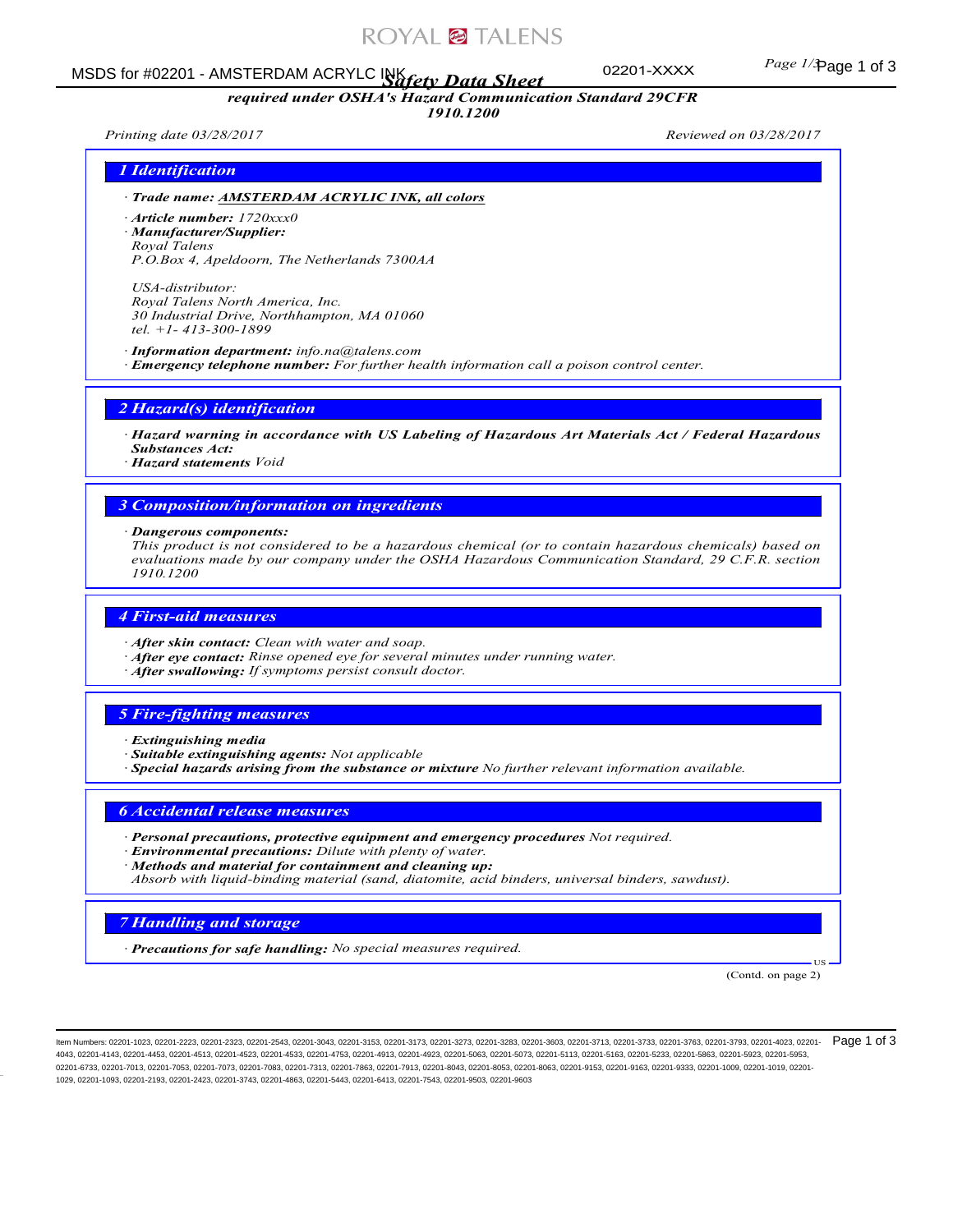# *Safety Data Sheet*

### MSDS for #02201 - AM**STERDAM ACRALCAN Hazard Communication Standard 29CFR**<br>MSDS for #02201 - AMSTERDAM ACRALCAN Hazard Communication Standard 29CFR *1910.1200*

*Printing date 03/28/2017 Reviewed on 03/28/2017*

(Contd. of page 1)

### *8 Exposure controls/personal protection*

*· General protective and hygienic measures: Wash hands before breaks and at the end of work.*

| 9 Physical and chemical properties                                                                                                                           |                                    |  |
|--------------------------------------------------------------------------------------------------------------------------------------------------------------|------------------------------------|--|
| $\cdot$ Appearance:                                                                                                                                          |                                    |  |
| Form:                                                                                                                                                        | Liquid                             |  |
| Color:                                                                                                                                                       | According to product specification |  |
| · Odor:                                                                                                                                                      | Characteristic                     |  |
| $\cdot$ pH-value at 20 °C (68 °F):                                                                                                                           | 8                                  |  |
| $\cdot$ Change in condition<br><b>Melting point/Melting range:</b> Not determined.<br><i>Boiling point/Boiling range:</i> $100 \degree C$ (212 $\degree F$ ) |                                    |  |
| · Flash point:                                                                                                                                               | Not applicable.                    |  |
| <b>Explosion limits:</b>                                                                                                                                     |                                    |  |
| Lower:                                                                                                                                                       | Not determined.                    |  |
| <b>Upper:</b>                                                                                                                                                | Not determined.                    |  |
| · Density:                                                                                                                                                   | >1                                 |  |
| $\cdot$ Solubility in / Miscibility with<br>Water:                                                                                                           | Fully miscible.                    |  |

# *10 Stability and reactivity*

*· Thermal decomposition / conditions to be avoided: No decomposition if used according to specifications.*

- *· Possibility of hazardous reactions No dangerous reactions known.*
- *· Conditions to avoid No further relevant information available.*
- *· Incompatible materials: No further relevant information available.*

### *11 Toxicological information*

*· Carcinogenic categories:*

*· NTP (National Toxicology Program)*

*None of the ingredients is listed.*

*· OSHA-Ca (Occupational Safety & Health Administration)*

*None of the ingredients is listed.*

### *12 Ecological information*

*· General notes:*

*Do not allow undiluted product or large quantities of it to reach ground water, water course or sewage system.*

#### *13 Disposal considerations*

*· Recommended cleansing agent: Water, if necessary with cleansing agents.*

(Contd. on page 3)

US

ltem Numbers: 02201-1023, 02201-2223, 02201-2323, 02201-2543, 02201-3163, 02201-3153, 02201-373, 02201-3283, 02201-3803, 02201-3713, 02201-3733, 02201-3783, 02201-3793, 02201-3793, 02201-4023, 02201-  $\mathsf{P}\mathsf{age}\ 2$  of  $3$ 4043, 02201-4143, 02201-4453, 02201-4513, 02201-4523, 02201-4533, 02201-4753, 02201-4913, 02201-5063, 02201-5073, 02201-5113, 02201-5163, 02201-5233, 02201-5283, 02201-5863, 02201-5163, 02201-5853, 02201-5883, 02201-5953, 0 02201-6733, 02201-7013, 02201-7053, 02201-7073, 02201-7083, 02201-7313, 02201-7963, 02201-8043, 02201-8063, 02201-8063, 02201-9153, 02201-9163, 02201-9333, 02201-1009, 02201-1019, 02201-9153, 02201-9163, 02201-9163, 02201-9 1029, 02201-1093, 02201-2193, 02201-2423, 02201-3743, 02201-4863, 02201-5443, 02201-6413, 02201-7543, 02201-9503, 02201-9603